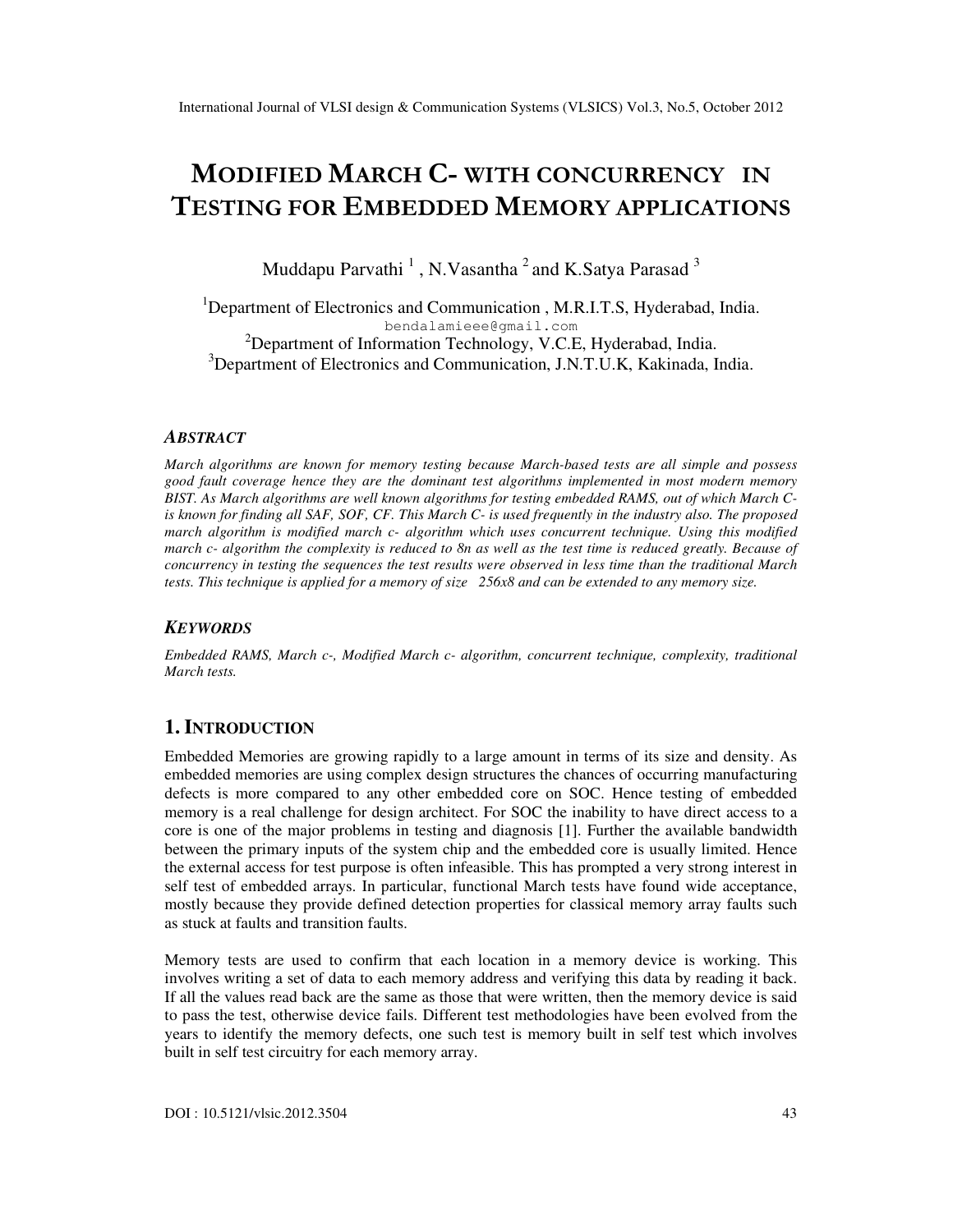The advantage of March tests lay in the fact that high fault coverage can be obtained and the test time were usually linear with the size of the memory which makes it acceptable from industrial point of view[6]. March based algorithms were capable of locating and identifying the fault types which can help to catch design and manufacturing errors. Especially SAF dominate the majority of defects that occur in embedded RAMS.

The method proposed in this paper is Modified March C- algorithm with concurrent technique. This algorithm retains the high fault coverage of March C but at reduced time the tests can be done. The paper further describes the functional fault models in the memory, classical and March based tests in section II. The proposed Modified March c- algorithm and corresponding hardware implementation was discussed in section III. Results and comparisons were discussed in section IV. Conclusions were given in section V.

### **2. HISTORY OF FUNCTIONAL FAULT MODELS**

For testing purpose the functional fault models are modelled after faults in memories so that functional tests to detect these faults can be used. This modelling helps to clarify, simplify and generalize the testing approach of a memory. The quality of tests is strongly dependent on the fault model in terms of its fault coverage, its test length as well as the test time required.

There are various fault models to test the functional faults such as stuck at faults; coupling faults are considered when it deals with SRAM. Address decoder faults and bridging faults will be considered when it deals with DRAM. Hence the most possible faults which occur in general are stuck at faults.

*Stuck at fault (SAF)* : The stuck-at fault (SAF) considers that the logic value of a cell or line is always 0 (stuck-at 0 or SA0) or always 1 (stuck-at 1 or SA1). To detect and locate all stuck-at faults, a test must satisfy the following requirement: from each cell, a 0 and a 1 must be read.

*Transition Faults(TF ):* The transition fault (TF) is a special case of the SAF. A cell or line that fails to undergo a  $0 \rightarrow 1$  transition after a write operation is said to contain an up transition fault. Similarly, a down transition fault indicates the failure of making  $1 \rightarrow 0$  transitions. According to van de Goor [2], a test to detect and locate all the transition faults should satisfy the following requirement: each cell must undergo an ↑ transition (cell goes from 0 to 1) and a ↓ transition (cell goes from 1 to 0) and be read after each transition before undergoing any further transitions. The fault detection for both SAFs and TFs will be done by considering MATS++ algorithm and March C- algorithm. Although different in test length, these tests are capable of detecting both faults while being capable of detecting other faults as well. The detection process can be understood by examining the Mach C- algorithm as indicated in expression below.

#### **March Test Notation:**

A March test consists of a finite sequence of March elements [2][3]. A March element is a finite sequence of operations or primitives applied to every memory cell before proceeding to next cell. For example,  $\downarrow$ (r1, w0) is a March element and r0 is a March primitive. The address order in a March element can be increasing ( $\uparrow$ ), decreasing ( $\downarrow$ ), or either increasing or decreasing ( $\uparrow$ ). An operation can be either writing a 0 or 1 into a cell (w0 or w1), or reading a 0 or 1 from a cell (r0 or r1). Accordingly notation of March C- test is described as follows:

 ${\updownarrow}(w0)$ ; ${\uparrow}(r0,w1)$ ; ${\updownarrow}(r1,w0)$ ; ${\downarrow}(r0,w1)$ ; ${\downarrow}(r1,w0)$ ; ${\downarrow}(r0)$ }

March C- algorithm has 6 elements as shown with a complexity of 10n. As it uses both directions of addressing it can find Address decoder Faults. From the first two March elements SA1 fault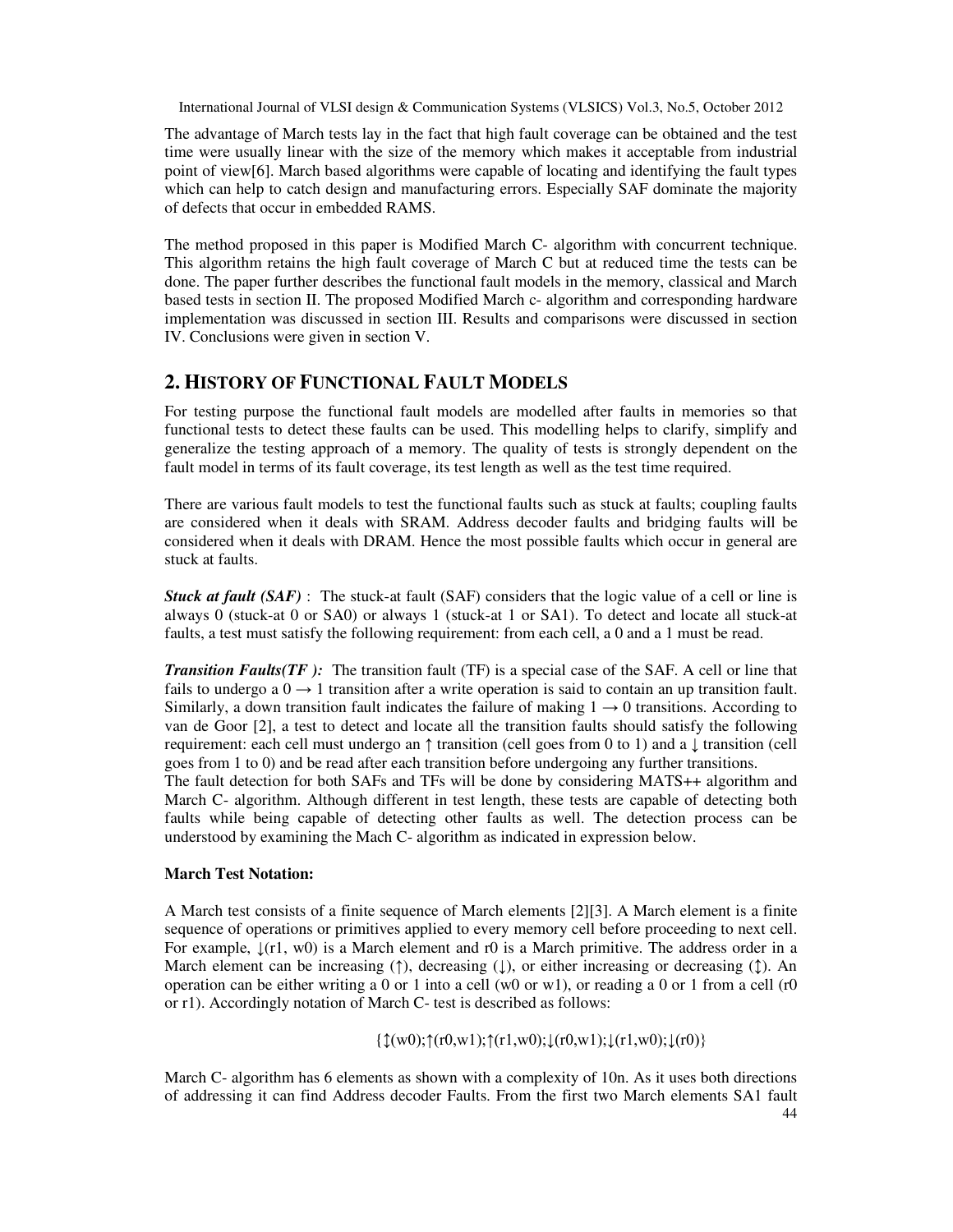can be identified from a particular address. Similarly from second and third elements SA0 faults can be identified. From third and fourth elements one can find coupling faults also. It is a simple test algorithm approved and used frequently by the industry for testing embedded memories.

# **3. MODIFIED MARCH C- ALGORITHM AND PROPOSED HARDWARE IMPLEMENTATION**

The proposed Modified March C- algorithm almost similar to March C- but it follows concurrency in testing the sequences. The steps for following the concurrency are as follows:

- Group entire memory into subgroups.
- For each subgroup, generate all test vectors for the first fault in the group.

 • Simulate all faults in the subgroup to select one vector that detects most faults in that subgroup. If more vectors than one detect the same number of faults within the group, then select the vector that detects most faults outside the group as well.

• Apply the final test vectors to all subgroups concurrently

In the proposed method the memory is divided in to two subgroups such as M1 and M2. Then applied the algorithm for concurrency. The following are the elements in Modified March Calgorithm.

> M1:  ${\uparrow}(w0)$ ; ${\uparrow}(r0,w1)$ ; ${\uparrow}(r1)$ ; ${\downarrow}(w0)$ ; ${\downarrow}(r0,w1)$ ; ${\downarrow}(r1)$ } M2:  $\{\uparrow(w1);\uparrow(r1,w0);\uparrow(r0);\downarrow(w1);\downarrow(r1,w0);\downarrow(r0)\}\$

The number of March elements is same as traditional March c- and is 6 but because of concurrency the complexity is reduced to 8n. This algorithm applied in parallel on two memory blocks. In first memory block named as M1 using first two march elements SA1 faults can be found, at the same time in second memory block using first two march elements SA0 faults can be found. At the same time as addresses are given up and down directions hence address decoder faults also can be found. Using third and fourth march elements coupling faults can be found simultaneously from the two memory blocks.

Common to all memory BIST implementations is an address generator, a test pattern generator and BIST control logic[7],[9-12]. The BIST controller can be implemented by either microcode, hardwired logic, processor-based, FPGA based or FSM based [14]. Any embedded Ram cell is addressed using column decoder and row decoder. One way to increase the speed in BIST operation is by using efficient adder circuits which are used as address generators. One method of achieving faster adders was proposed in [13 ]. Because adders will generate the input sequence for the decoder through which address sequence will be generated. Fig 1 shows general embedded RAM structure and Fig 2 shows proposed RAM structure which uses modified March Calgorithm. In general one row decoder and one column decoder will be used to select a memory cell. In this also one row decoder will be used to identify one address from one block of memory say M1, at the same time it identifies another memory address from memory block M2. Similarly column decoder is used to identify memory cell from block M1, and another cell from other memory block M2. Now the job of LFSR is to supply data in to these cells at a time. Using one inverter in-between data will be written in to both the cells in true and complement form as shown. Writing or reading the data in/to the two different cells at a time, hence concurrency is proved.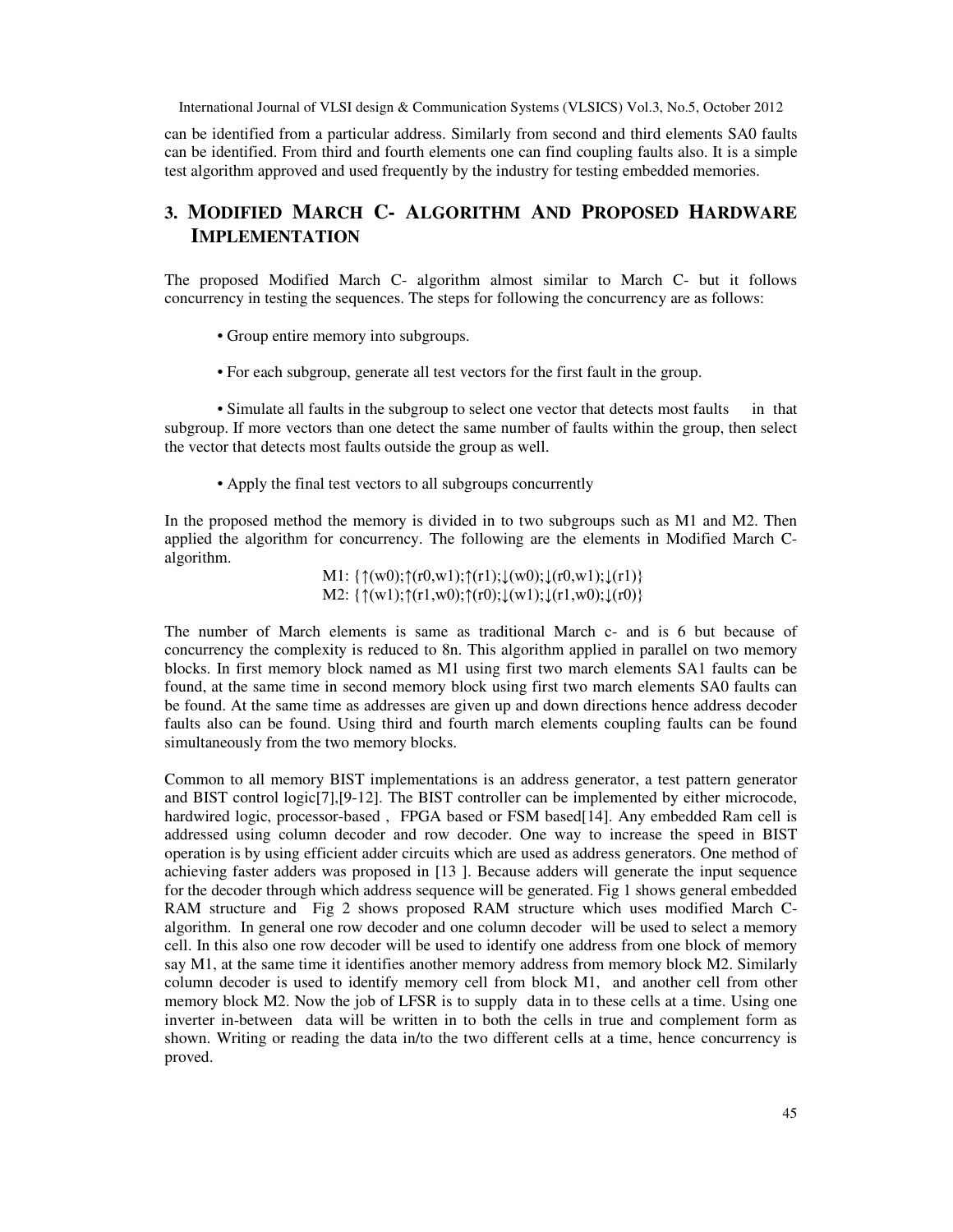





Fig 2. Proposed RAM structure to implement Modified March C-

The pseudo code for modified march c- is as follows:

```
//for writing 0s in block 1 and writing 1s in block 2, let n and m are rows and columns 
  for(i=0;i<(n-1)/2;i=i+1) 
     begin 
          for(j=0;j<(m-1);j=j+1) 
             mem[i][j]=0;//write 0 in m1 
    end 
 for(i=(n-1)/2;i<(n-1);i=i+1) 
    begin 
       for(j=0;j<(m-1);j=j+1) mem[i][j]=1;//write 1 in m2 
   end 
//for reading background and for writing alternate 
        for(i=0;i<(n-1)/2;i=i+1) 
           begin 
             for(j=0;j<(m-1);j=j+1) 
            begin 
               if(mem[i][j]==0) 
              mem[i][j]=1;
```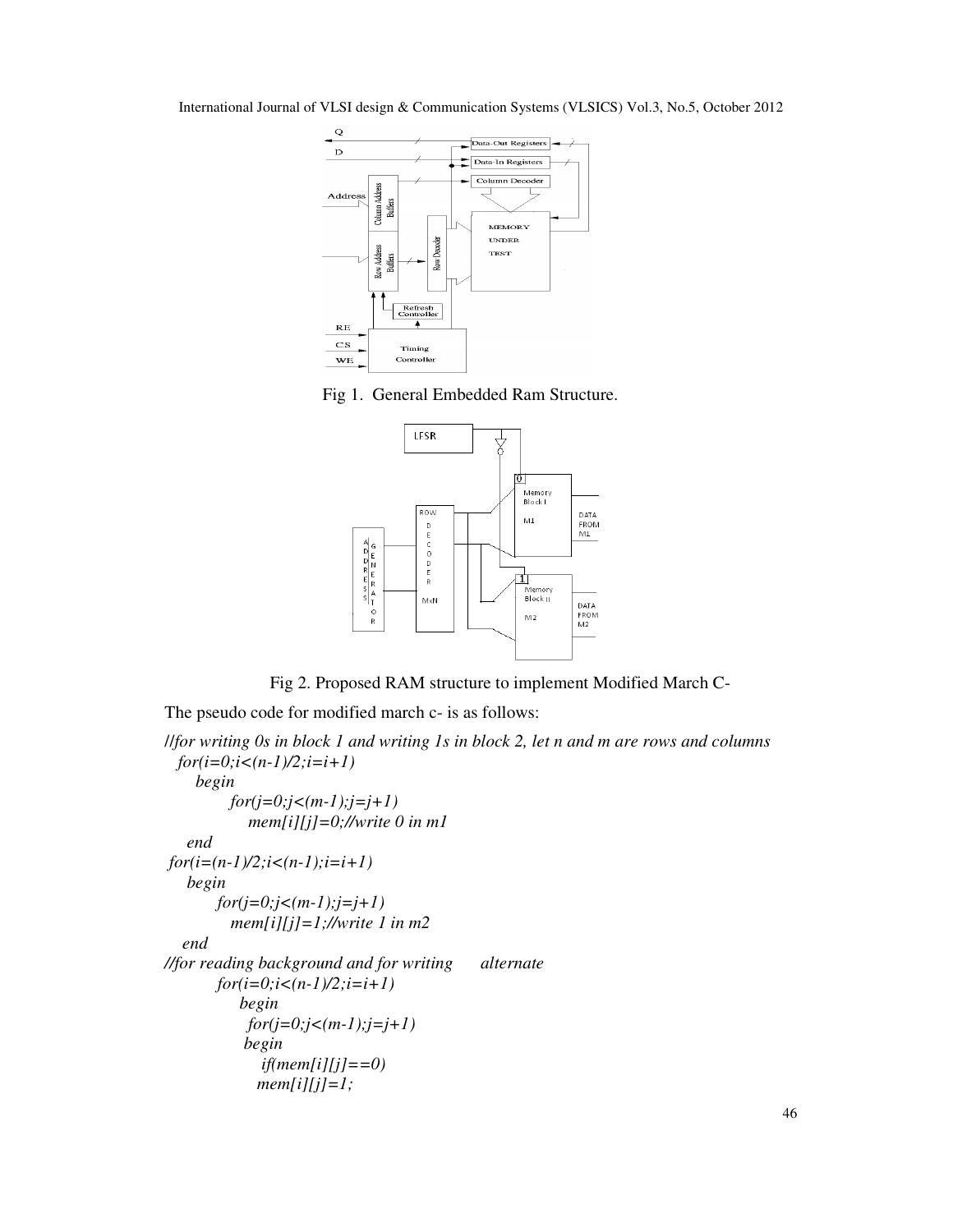```
 else return; 
        end 
    end 
 for(i=(n-1)/2;i<(n-1);i=i+1) 
     begin 
           for(j=0;j<(m-1);j=j+1) 
          begin 
             if(mem[i][j]==1) 
            mem[i][j]=0; 
            else return; 
        end 
    end
```
According to Modified March C- elements, when 0s are written in one block of memory , 1s will be written in another block of memory concurrently. So the test sequence can be taken through an inverter hence true form will goes to M1 and complement form will goes to M2. Hence the test sequence generator requires additionally one inverter in order to perform test concurrently. The method directly reduces the time required to write and read the bit concurrently. This reduces the test time and test costs also. Finally, there may be additional design cost in terms of inverter only which need to generate complement test sequence to other part of the memory block.

## **4. RESULTS AND COMPARISIONS**

Table I indicates delay performance for each element present in traditional March C- algorithm given for fault free condition and faulty condition. Under faulty condition using SA fault models the overall delay observed as 13.782ns.

Table II shows the delay performance using Modified March C- algorithm. In this also delay performance were calculated separately for fault free as well as faulty conditions. Under faulty condition the overall delay was observed as 11.784ns. Hence it is proved that using Modified March C- algorithm using concurrency the overall delay is greatly reducing. It is giving at speed test performance than any other traditional algorithm. The result tables also provide the information on minimum input arrival time before clock and maximum output time after the clock. Simulation was carried using Xilinx ise 10.1i tool for the device XC3S4004tq144 and tested on Spartan 3 kit. Fig 1 and 2 shows the simulation results respectively for modified march elements I and II when fault is imposed.

|                                                       |       | $\boxed{0.007 \text{ ns}}$ |      |          |                   |      |                  |                   |           |          |  |
|-------------------------------------------------------|-------|----------------------------|------|----------|-------------------|------|------------------|-------------------|-----------|----------|--|
| Name                                                  | Value | <b>O</b> ns                |      | $ 20$ ns | 140 <sub>ns</sub> |      | 60 <sub>ns</sub> | $ 80 \text{ ns} $ | $ 100$ ns | $120$ ns |  |
| $\mathbb{R}$ ck                                       | Ι٥    |                            |      |          |                   |      |                  |                   |           |          |  |
| $\mathbb{I}_0$ en                                     | 0     |                            |      |          |                   |      |                  |                   |           |          |  |
| $\mathbb{I}_0$ wr                                     | ю.    |                            |      |          |                   |      |                  |                   |           |          |  |
| 1∭ rd                                                 | ю     |                            |      |          |                   |      |                  |                   |           |          |  |
| $\blacksquare$ ad[1:0]<br>l D                         | 00    |                            |      | 00       |                   |      | $\overline{01}$  |                   | 10        |          |  |
| $\int$ di $[3:0]$<br>ь                                | 0000  |                            |      |          | /0000             |      |                  |                   |           | 1111     |  |
| add[3:0]                                              | xxxx  | XXXX                       |      | 0001     |                   |      | 0000             |                   | 1111      |          |  |
| $\blacktriangleright$ $\blacktriangleright$ dout[3:0] | xxxx  |                            | XXXX |          |                   | 0001 |                  | 0000              |           | 1111     |  |
|                                                       |       |                            |      |          |                   |      |                  |                   |           |          |  |

Figure 1 : simulation results for modified march C- element I  ${M1:\text{N}(w0)}{M2:\text{N}(w1)}$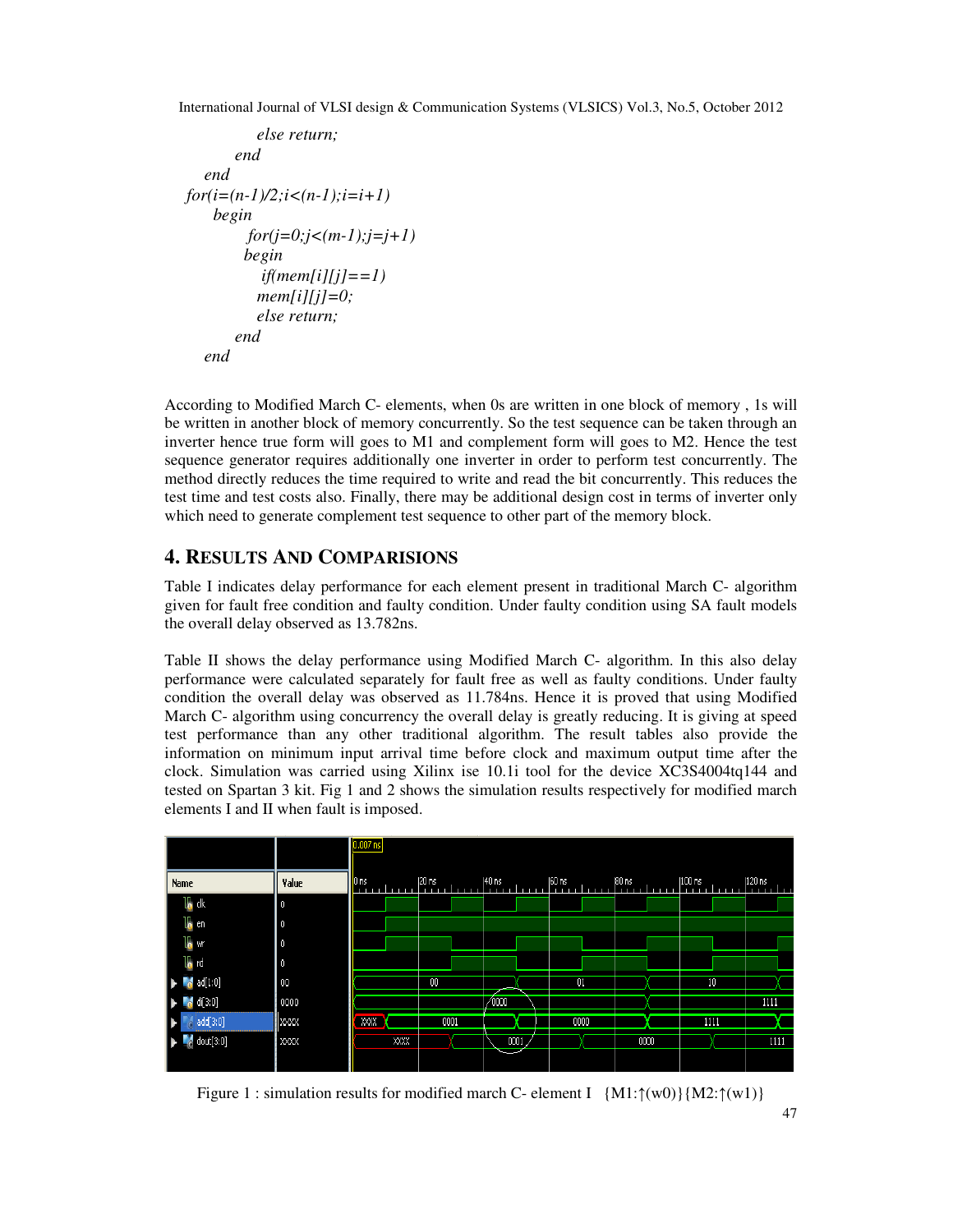| <b>Current Simulation</b><br><b>Time: 1000 ns</b> |          | D ns | $25$ ns |                     | 50 <sub>ns</sub> |         | 75 ns |  | 100 ns |       | 125 ns |  | 150 ns |         | 175 ns |       | 200 ns | -22 |
|---------------------------------------------------|----------|------|---------|---------------------|------------------|---------|-------|--|--------|-------|--------|--|--------|---------|--------|-------|--------|-----|
| $\frac{1}{2}$ clk                                 |          |      |         |                     |                  |         |       |  |        |       |        |  |        |         |        |       |        |     |
| a <mark>j∏</mark> en                              |          |      |         |                     |                  |         |       |  |        |       |        |  |        |         |        |       |        |     |
| o <mark>ll</mark> wr                              | $\Omega$ |      |         |                     |                  |         |       |  |        |       |        |  |        |         |        |       |        |     |
| p <mark>。</mark> [l rd                            | 1        |      |         |                     |                  |         |       |  |        |       |        |  |        |         |        |       |        |     |
| $\blacksquare$ $\blacksquare$ ad[1:0]             | 2'b11    |      | 2'b00   |                     |                  | 2'b01   |       |  |        | 2'b10 |        |  |        |         |        | 2'b11 |        |     |
| $\blacksquare$ $\lozenge$ di[3:0]                 | 4        |      |         | 4'b0000             |                  |         |       |  |        |       |        |  |        | 4'b1111 |        |       |        |     |
| $\blacksquare$ $\lozenge$ add[3:0]                | 4        |      |         |                     | 4'b0000          |         |       |  |        |       |        |  |        | 4'b1111 |        |       |        |     |
| $\blacksquare$ $\lozenge$ addr[3:0]               | 4        |      |         | 4 <sup>b</sup> 1111 |                  |         |       |  |        |       |        |  |        | 4'b0000 |        |       |        |     |
| $\blacksquare$ $\blacksquare$ dout[3:0]           | 4        |      |         |                     |                  | 4'b0000 |       |  |        |       |        |  |        |         | 4'b111 |       |        |     |
|                                                   |          |      |         |                     |                  |         |       |  |        |       |        |  |        |         |        |       |        |     |

Figure 2 : simulation results for modified march C- element II {M1:↑(r0,w1)}{M2:↑(r1,w0)}

| <b>MARCH</b><br><b>ELEMENT</b> | <b>MINIMUM PERIOD IN</b><br><b>NANO SEC</b> |                             | MINIMUM INPUT ARRIVAL<br>TIME BEFORE CLOCK IN<br><b>NANO SEC</b> |                             | <b>MAXIMUM OUTPUT</b><br><b>REQUIRED TIME</b><br><b>AFTER CLOCK IN</b><br><b>NANO SEC</b> |                             |  |  |
|--------------------------------|---------------------------------------------|-----------------------------|------------------------------------------------------------------|-----------------------------|-------------------------------------------------------------------------------------------|-----------------------------|--|--|
|                                | WITH NO<br><b>FAULT</b>                     | <b>WITH</b><br><b>FAULT</b> | WITH NO<br><b>FAULT</b>                                          | <b>WIYH</b><br><b>FAULT</b> | WITH NO<br><b>FAULT</b>                                                                   | <b>WIYH</b><br><b>FAULT</b> |  |  |
| $M_I : \mathcal{I}(W0)$        | 1.483                                       | 2.075                       | 3.439                                                            | 4.033                       | 6.314                                                                                     | 6.28                        |  |  |
| $M_{II}$ : $\uparrow$ (RO, W1) | 1.585                                       | 2.085                       | 3.504                                                            | 3.529                       | 6.318                                                                                     | 6.314                       |  |  |
| $M_{III}$ : $\uparrow$ (R1,W0) | 1.585                                       | 2.085                       | 3.504                                                            | 3.529                       | 6.318                                                                                     | 6.314                       |  |  |
| $M_{IV}: \downarrow (R0,W1)$   | 1.585                                       | 2.085                       | 3.504                                                            | 3.529                       | 6.318                                                                                     | 6.314                       |  |  |
| $M_V: \downarrow (R1, W0)$     | 1.585                                       | 2.085                       | 3.504                                                            | 3.529                       | 6.318                                                                                     | 6.314                       |  |  |
| $M_{VI}$ : $\updownarrow (R0)$ | 2.196                                       | 3.367                       | 3.955                                                            | 4.170                       | 6.318                                                                                     | 6.3                         |  |  |

TABLE I. RESULTS FOR TRADITINAL MARCH C- ALGORITHM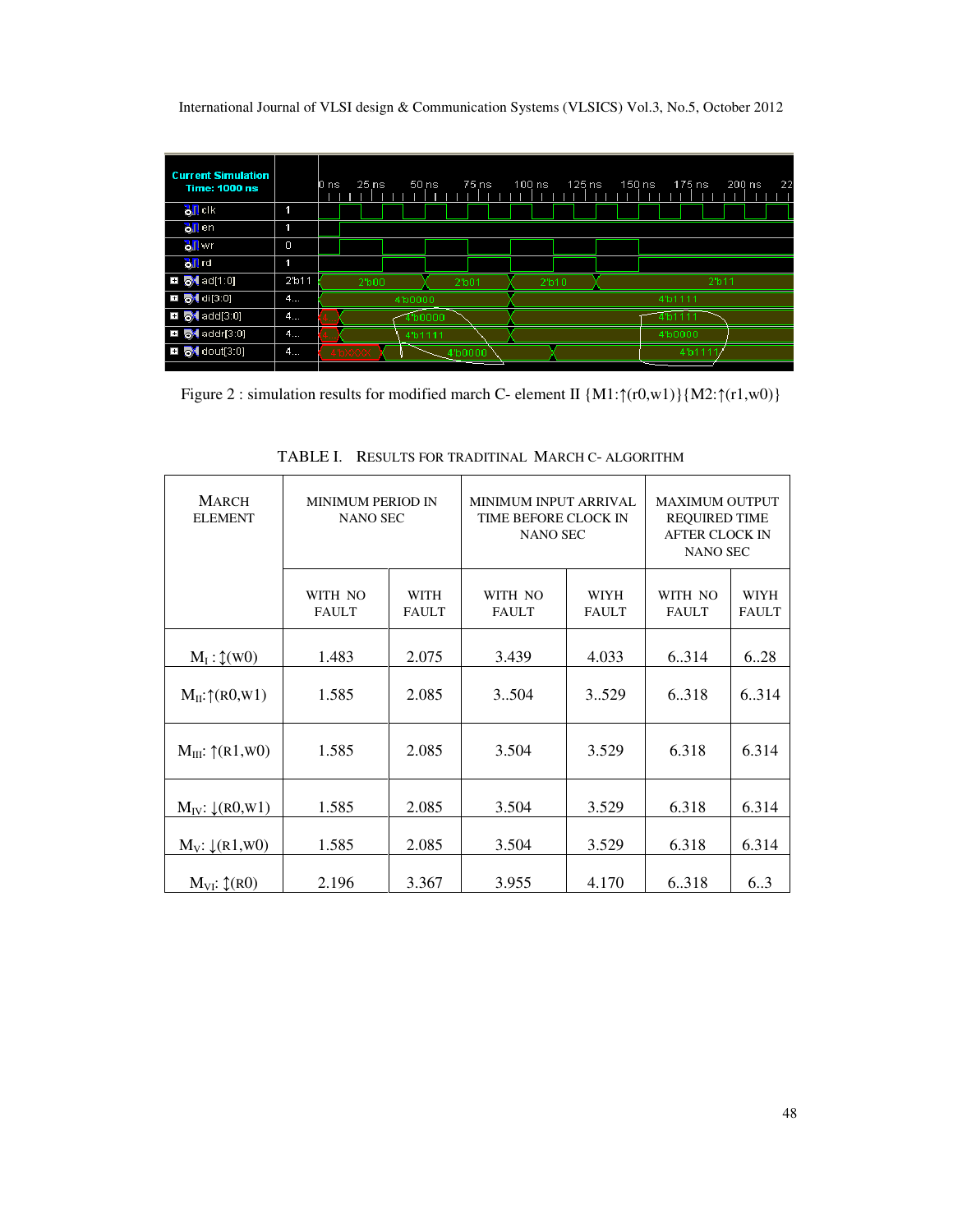| <b>MARCH</b><br><b>ELEMENT</b>                   | <b>MINIMUM PERIOD IN</b><br>NANO SEC |                             |       | <b>MINIMUM INPUT</b><br><b>ARRIVAL TIME BEFORE</b><br><b>CLOCK IN NANO SEC</b> | <b>MAXIMUM OUTPUT</b><br><b>REQUIRED TIME</b><br><b>AFTER CLOCK IN</b><br><b>NANO SEC</b> |                             |  |  |  |
|--------------------------------------------------|--------------------------------------|-----------------------------|-------|--------------------------------------------------------------------------------|-------------------------------------------------------------------------------------------|-----------------------------|--|--|--|
|                                                  | WITH NO<br><b>FAULT</b>              | <b>WITH</b><br><b>FAULT</b> |       | <b>WIYH</b><br><b>FAULT</b>                                                    | <b>WITH</b><br>N <sub>O</sub><br><b>FAULT</b>                                             | <b>WIYH</b><br><b>FAULT</b> |  |  |  |
| $M1: \uparrow(W0)$<br>$M2:\uparrow(W1)$          | 1.483                                | 2.111                       | 3.439 | 3.473                                                                          | 6.31                                                                                      | 628                         |  |  |  |
| $M1:\hat{}}(R0,W1)$<br>$M2:\uparrow(R1,W0)$      | 2.132                                | 2.196                       | 4.755 | 3.979                                                                          | 628                                                                                       | 6.441                       |  |  |  |
| $M1: \uparrow(R1)$<br>$M2:\uparrow(R0)$          | 2.132                                | 1.585                       | 3.96  | 3.50                                                                           | 6.28                                                                                      | 6.318                       |  |  |  |
| $M1: \uparrow(W1)$<br>$M2:\uparrow(W0)$          | 1.483                                | 2.111                       | 3.439 | 3.473                                                                          | 6.31                                                                                      | 6.28                        |  |  |  |
| $M1:\downarrow(R0,W1)$<br>$M2:\downarrow(R1,W0)$ | 2.132                                | 2.196                       | 4.755 | 3.979                                                                          | 6.28                                                                                      | 6.441                       |  |  |  |
| $M1: \downarrow (R1)$<br>$M2:\downarrow(R0)$     | 2.132                                | 1.585                       |       | 3.50                                                                           | 6.28                                                                                      | 6.314                       |  |  |  |

### TABLE II. RESULTS FOR MODIFIED MARCH C- ALGORITHM

#### TABLE III. COMPARISIONS

| <b>TYPE OF ALGORITHM</b><br><b>USED</b> | <b>COMPLEXITY</b> | DELAY (NANO<br>SEC) |
|-----------------------------------------|-------------------|---------------------|
| <b>TRADITIONAL MARCH</b>                | 10 <sub>N</sub>   | 13.782              |
| <b>MODIFIED MARCH C-</b>                | ЯN                | 11.783              |

### **5. CONCLUSIONS**

This paper defines the functional fault model and compared the traditional march c- algorithm with modified march c- algorithm in terms of speed of the test sequence and complexity of the number of test sequences. The crucial part in testing is how well the test can be completed in minimum time with minimal test length. The modified march algorithm has proved that the test length is minimal as well as the time required to test SAF also minimum when compared with traditional march c-. Hence this modified march c- is much comparable and could be used for detection of various faults other than SAF as future work.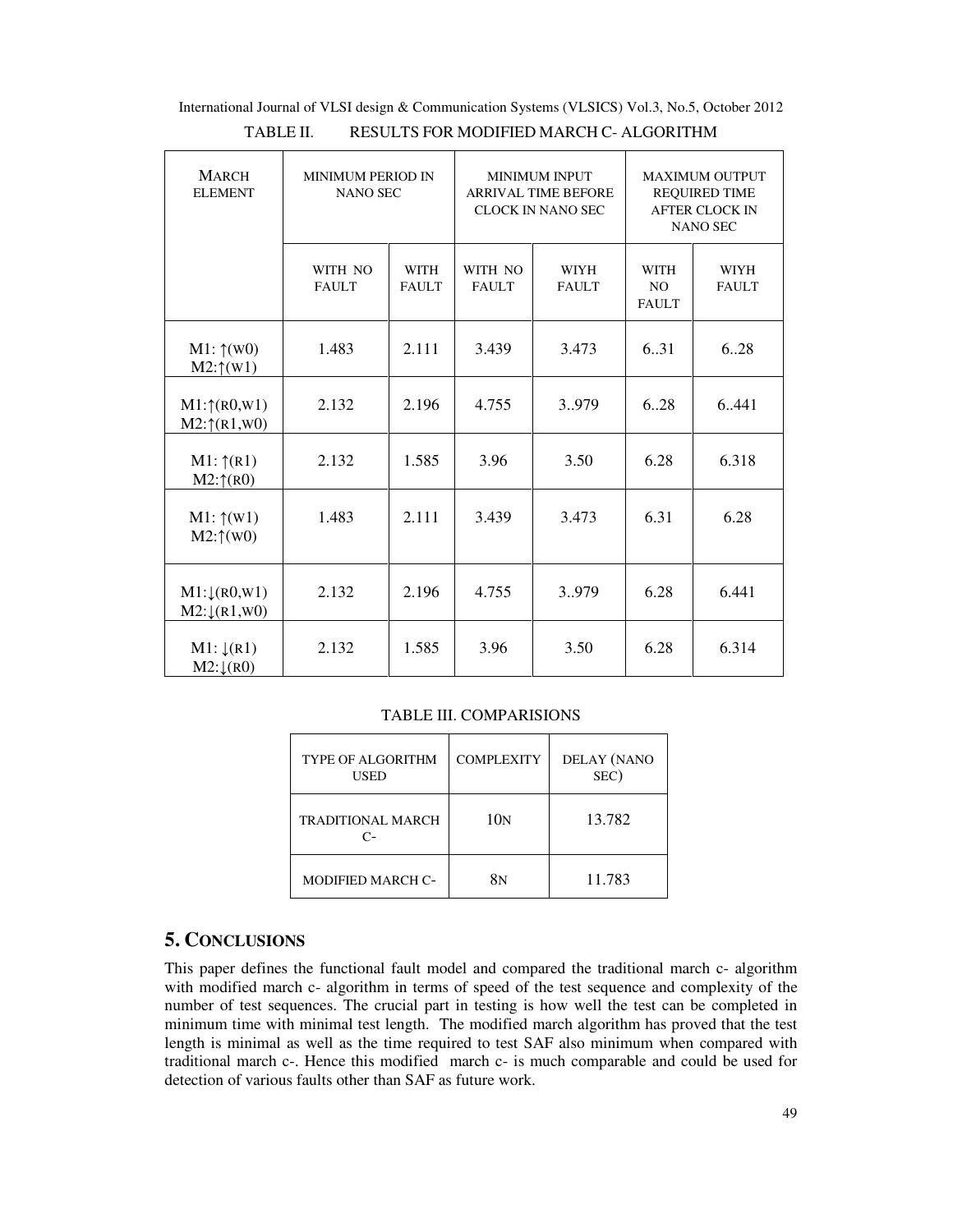#### **REFERENCES**

- [1] Shibaji Banerjee,Dipanwita Roy Chowdhury and Bhargab B.Bhattacharya, in proceedings of the 2005 IEEE International Workshop on Memory Technology, Desgin and Testing(MTDT'05).
- [2] J. van de Goor. Testing Semiconductor Memories: Theory and Practice.A.J.vandeGoor,1998.
- [3] J.F.Li, K.L.Cheng, C.T.Huang, and C.W.Wu, "March based RAM diagnostic algorithms for stuck-at and coupling faults",Proc,IEEE ITC pp,758-767,2001
- [4] Verilog Digital System Desigh, 2nd Edition, Zainalabedin Navabi, Tata McGraw Hill, 2008
- [5] Y. Yorozu, M. Hirano, K. Oka, and Y. Tagawa, "Electron spectroscopy studies on magneto-optical media and plastic substrate interface," IEEE Transl. J. Magn. Japan, vol. 2, pp. 740–741, August 1987 [Digests 9th Annual Conf. Magnetics Japan, p. 301, 1982].
- [6] ER.Manoj Arora, Er.Shipra Tripathi, " Comparative Simulation of MBIST using March Test Algorithms", International Journal of Scientific & Engineering Research, Volume 2, Issue 12, December-2011.
- [7] Jing-Reng Huang ,Chi-Feng Wu, Cheng-Wen Wu, Tsin-Yuan Chang "A programmable BIST core for embedded DRAM" Design & Test of Computers, IEEE, Volume: 16 , Issue: 1 pp: 59 – 70. 1999.
- [8] Tom Chen and Glen Sunada, "Design of a self Testing and self Repairing structure for highly hierachical ultra capacity memory chips", IEEE transactiopns on very large scale integration (VLSI) sustems, Vol 1, No 2, June 1993.
- [9] Dr. R.K. Sharma Aditi Sood "Modeling and simulation of microcode based built in self test for multi operation memory test algorithms" . IJCSI, Internation Journal Computer Science Issues, Vol 7, Issue 3,, No 2, May 2010.
- [10] Abilio parreira, J.Paulo Teixeira, Marcelino B.Santos, "Built in Self Test Quality assessmentusing hardware fault emulation in FPGAs, Computing and Informatics, Vol 23, 2004, 537-556
- [11] Hiroshi Takahashi,K Wame O.Boateng, KEwal K. Sluja,Yuao Takamastu, " On diagnising Multiple Stuck at Faults Using Multiple and Single Fault simulation in Combinational Circuts", IEEE Transactions on Computer Aided Design of Integrated Circuts and Systems, April 2002.
- [12] Balvinder Singh, Sukhleen Bindra Narang, and Arun Khosla "Address Conuters/Gnerators for low power Memory BIST", International Journal of Computer Science Issues Vol.8, Issue 4, No:1, July 2011.
- [13] M.Parvathi, N.Vasantha, K. Satya Prasad "Design of High Speed -Low Power-High Accurate (HS-LP-HA) Adder ", ICECT, Internation conference on Electronics Computer Technology Proceedings, 2012, pp: 523-527, 978-1-4673-1850-1/12@2012, IEEE.
- [14] Sonal Sharma, Vishal Moyal, " FSM based BIST Architecture" International Journal of Engineering Science and Management, 3(1), April-June 2012.